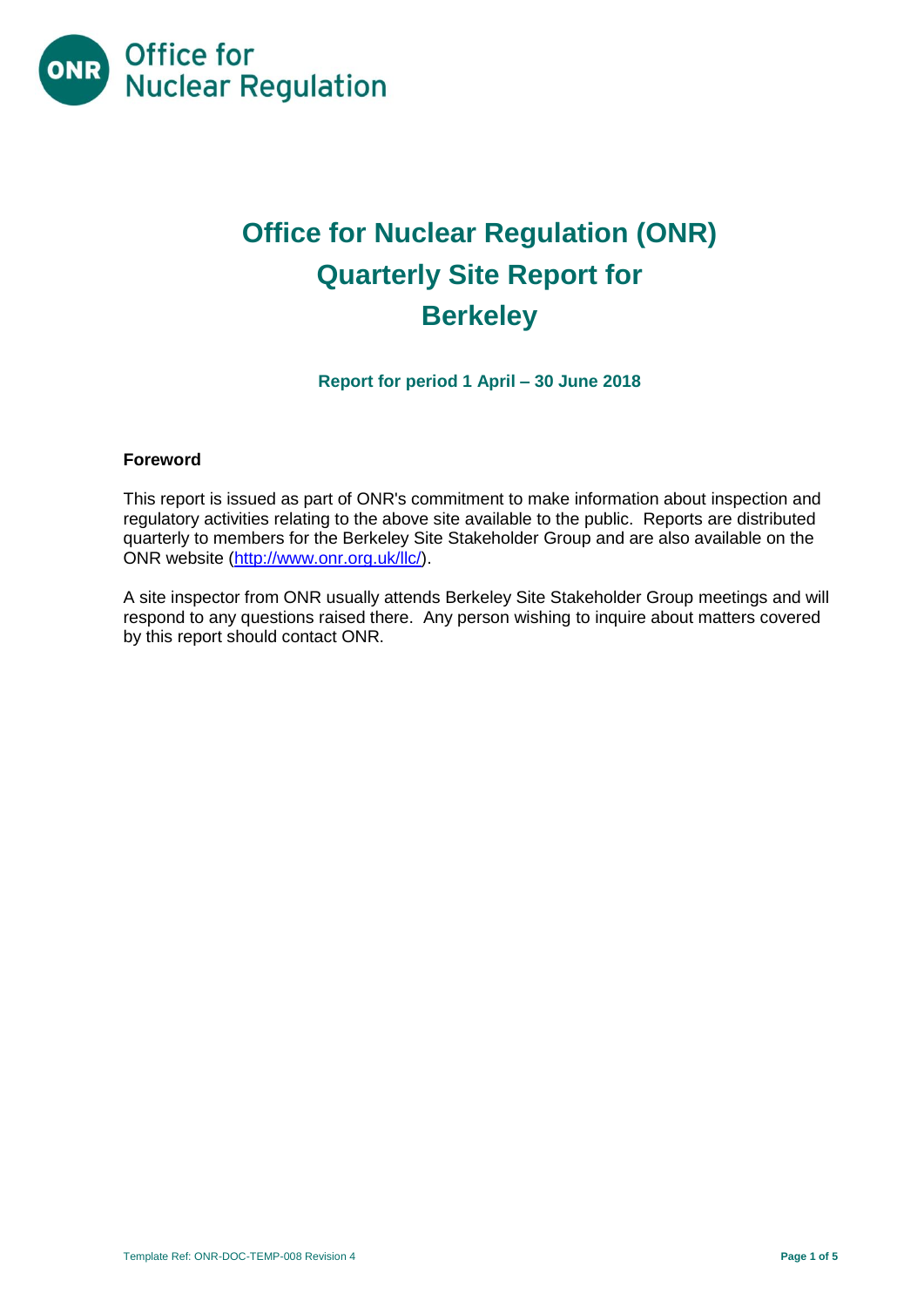## **TABLE OF CONTENTS**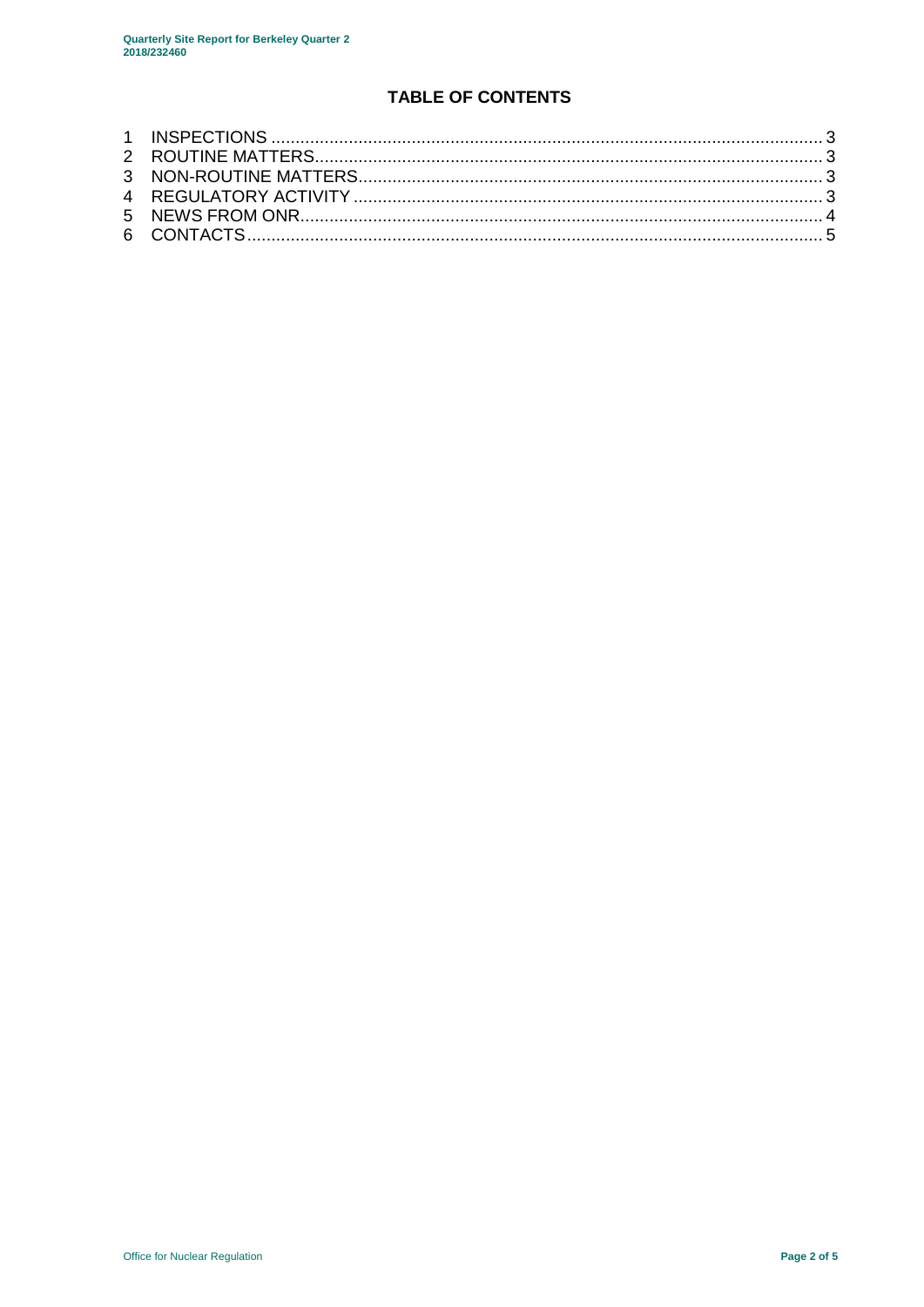#### <span id="page-2-0"></span>**1 INSPECTIONS**

#### **1.1 Dates of inspection**

No inspections were undertaken during this quarter.

#### <span id="page-2-1"></span>**2 ROUTINE MATTERS**

#### **2.1 Inspections**

Inspections are undertaken as part of the process for monitoring compliance with:

- The conditions attached by ONR to the nuclear site licence granted under the Nuclear Installations Act 1965 (NIA65) (as amended);
- The Energy Act 2013;
- The Health and Safety at Work Act 1974 (HSWA74); and
- Regulations made under HSWA74, for example the Ionising Radiations Regulations 1999 (IRR99) and the Management of Health and Safety at Work Regulations 1999 (MHSWR99).

The inspections entail monitoring licensee's actions on the site in relation to incidents, operations, maintenance, projects, modifications, safety case changes and any other matters that may affect safety. The licensee is required to make and implement adequate arrangements under the conditions attached to the licence in order to ensure legal compliance. Inspections seek to judge both the adequacy of these arrangements and their implementation.

No inspections were undertaken during this quarter.

#### **2.2 Other work**

ONR inspectors visited the site in April to gather information for their assessment of Magnox Ltd's justification underpinning its decision to remove the Argon fire suppression system from the vaults. During the visit ONR's inspectors undertook a plant walk-down of the vaults and observed vault retrieval operations from the control room.

#### <span id="page-2-2"></span>**3 NON-ROUTINE MATTERS**

Licensees are required to have arrangements to respond to non-routine matters and events. ONR inspectors judge the adequacy of the licensee's response, including actions taken to implement any necessary improvements.

There were no matters of significance to report during this period.

#### <span id="page-2-3"></span>**4 REGULATORY ACTIVITY**

ONR may issue formal documents to ensure compliance with regulatory requirements. Under nuclear site licence conditions, ONR issues regulatory documents, which either permit an activity or require some form of action to be taken; these are usually collectively termed 'Licence Instruments' (LIs), but can take other forms. In addition, inspectors may issue Enforcement Notices to secure improvements to safety.

ONR issued a Licence Instrument on 11 May, following on from a request from Berkeley site's Closure Director to ONR requesting the Approval of an amendment to the approved accident and emergency arrangements arising from a reduction of staffing during silent hours to reflect the reduction in risk when no work is being undertaken. ONR's Project Assessment Report produced in response to this request will be published on ONR's website in due course.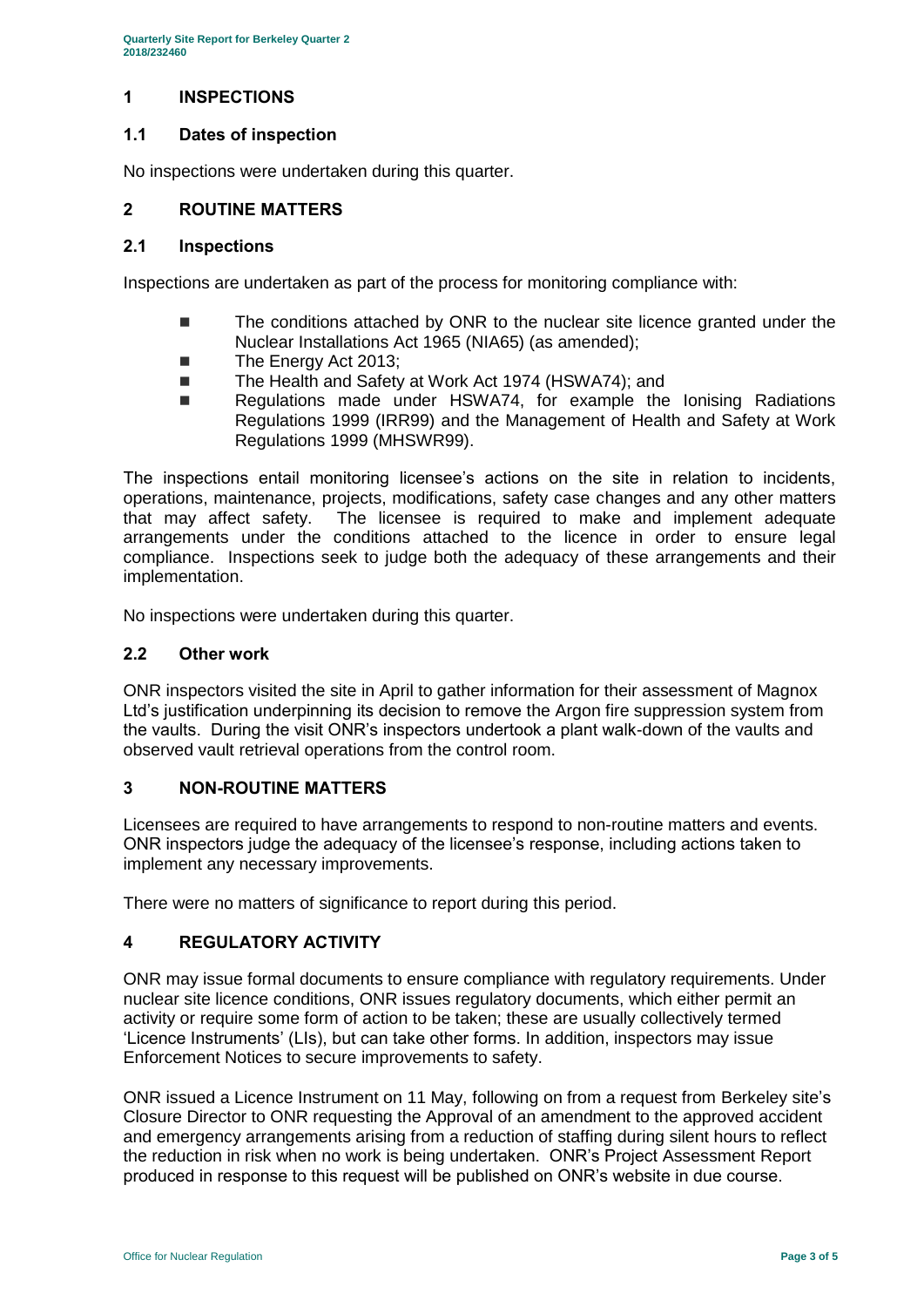## <span id="page-3-0"></span>**5 NEWS FROM ONR**

## **5.1 Stakeholder Engagement**

On 9 May we held our ONR annual Industry Conference, with the theme - 'Public Safety – everyone's responsibility.' Delegates from more than 45 different organisations attended, and we were delighted that Richard Harrington, Parliamentary under Secretary of State, Minister for Business and Industry, was able to join us to deliver a keynote speech. The conference provided us with an opportunity to engage directly with senior representatives from across industry and government on a number of topical and strategic issues affecting the sector.

As part of our continued stakeholder engagement work, we welcomed finance professionals from a number of nuclear site licensees and dutyholders to seminars in London and Birmingham in June. Led by our Finance Director, Sarah High, we hosted the seminars to provide the industry with a better understanding of our charging methodology, the principles we apply, and how the charging process works. To accompany the seminars we have also published a new booklet – [How we charge for Nuclear Regulation](http://www.onr.org.uk/documents/2018/how-we-charge-for-nuclear-regulation.pdf) – which is available on our [website.](http://www.onr.org.uk/documents/2018/how-we-charge-for-nuclear-regulation.pdf)

The next ONR/NGO engagement forum will take place on 11 October in London. This is a forum to discuss strategic, cross-cutting regulatory matters. Site specific matters are normally addressed via Site Stakeholder Groups. We are always keen to engage with a range of stakeholders and groups on nuclear safety and security issues, so if you do represent a nuclear-interest Non-Governmental Organisation, and are not already involved through our forum or via a Site Stakeholder Group, then please get in touch with the ONR Communications team for further details, via [contact@onr.gov.uk](mailto:contact@onr.gov.uk)

## **5.2 Regulatory News**

A delegation from ONR, led by Chief Nuclear Inspector Mark Foy, supported the UK's contribution to the 6th Joint Convention review meeting in Vienna. Bringing together 78 countries from around the world, the Joint Convention on the Safety of Spent Fuel Management and the Safety of Radioactive Waste Management is the world's leading international forum for ensuring society and the environment are protected from hazards arising from spent fuel and radioactive waste. Further details can be found on the IAEA [website.](https://www.iaea.org/events/sixth-review-meeting-of-the-contracting-parties-to-the-joint-convention-on-the-safety-of-spent-fuel-management-and-on-the-safety-of-radioactive-waste-management-joint-convention)

In August Mark Foy, will host a webinar on the outcome of the UK report to the joint convention. Further details on how to sign up for the webinar will be advertised on our website and social media channels over the coming weeks.

We have notified Sellafield Ltd of our intention to prosecute the company for offences under Section 2 (1) of the Health and Safety at Work etc. Act (1974). The charge relates to an incident on 5 February, 2017, at a facility which handles special nuclear materials, which resulted in personal contamination to a Sellafield Ltd employee. The decision to prosecute follows an ONR investigation into the incident

In May we awarded the contract for delivery of the UK Nuclear Safeguards Information Management and Reporting System (SIMRS) IT system to Axis 12 Ltd. The IT system is necessary for us to establish a domestic safeguards regime after the UK's withdrawal from the Euratom Treaty. The government has now launched the consultation on Nuclear Safeguards Regulation, further details can be found on our [website.](http://news.onr.org.uk/2018/07/government-consults-on-nuclear-safeguards-regulations/)

## **5.3 Corporate News**

In May we published a self-assessment exercise to update on how well our activity currently aligns with the Regulators' Code, which came into effect in April 2014 to provide a framework